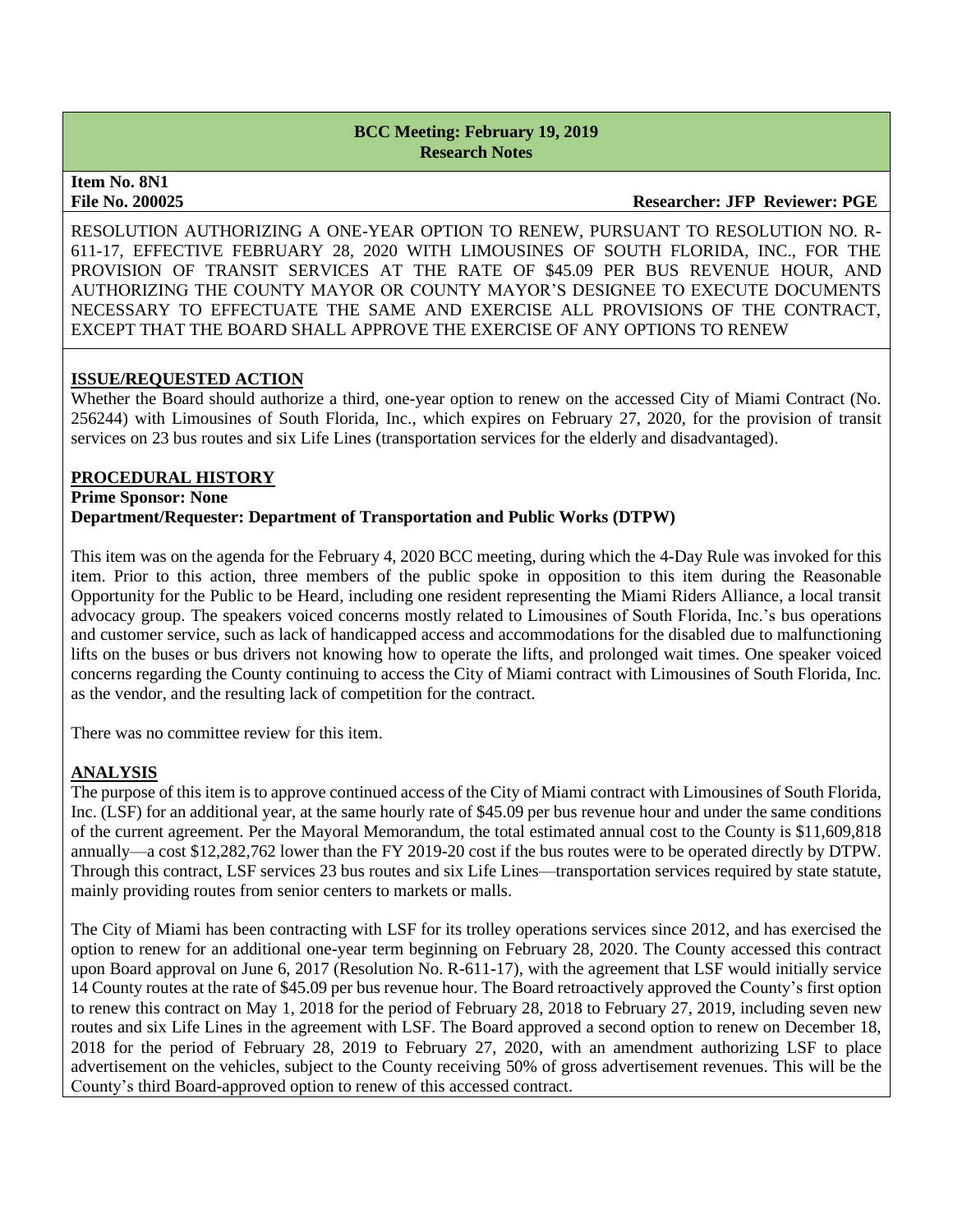# **Item No. 8N1**

#### **File No. 200025 Researcher: JFP Reviewer: PGE**

The Market Research for this contract identifies numerous vendors that may provide similar transportation services. Additionally, OCA identified one certified Small Business Enterprise under County commodity codes 96113 (Chartering Services for Aircraft, Boats, Buses, School Buses, and other Transportation) and 97514 (Automobiles and Other Passenger Vehicles, Including Emergency Type Rental or Lease): Unique Charter, Inc., dba Unique Transportation.

Ten other municipalities were identified as having comparable contracts that service fixed routes—all are with LSF and have contracted hourly rates that are higher than the City of Miami contract, with the exception of Bay Harbour Islands which has a contracted hourly rate of \$40.78. Another vendor, MV Transportation, services the City of Hialeah's bus operations at an hourly rate of \$21.018 for the first 31,000 vehicle service hours, and a premium rate of \$69.943 per vehicle service hour in excess.

The County also contracts with Safeguard of America, Inc., dba America's Transportation (*Contract No. 9791-1/24)*, to provide transit services for bus routes 301 (Dade-Monroe Express) and 302 (Card Sound Express). This contract was competitively solicited and approved by the Board on May 6, 2014, via Resolution No. 417-14, at the amount of \$20,038,000 for a five-year term, with one five-year option to renew. The option to renew was exercised on June 28, 2019, extending the contract expiration date to July 31, 2024. Accounting for modifications, this contract's cumulative value is currently \$20,973,000 for the 10-year period.

The table below depicts the details of Miami Dade County's privatization of bus routes since 2014, including commission district(s) in which the privatized bus routes lie. Of the 93 bus routes in the County Metrobus System (not including Life Lines), 25 are privatized, of which 23 are serviced through contracts with Limousines of South Florida, Inc.

| <b>Name/Location of Privatized</b><br><b>Bus Route</b> | <b>Commission</b><br>$District(s)$ in<br>which<br><b>Privatized</b><br><b>Bus Route</b><br><b>Lies</b> | <b>Private Entity Contracted with</b><br>to Provide Transit Services for<br>the Bus Route | Date of<br><b>Transition</b> |
|--------------------------------------------------------|--------------------------------------------------------------------------------------------------------|-------------------------------------------------------------------------------------------|------------------------------|
| 301 (Dade-Monroe Express)                              | 9                                                                                                      | Safeguard of America, Inc. dba<br>America's Transportation                                | 7/1/2014                     |
| 302 (Card Sound Express)                               | 9                                                                                                      | Safeguard of America, Inc. dba<br>America's Transportation                                | 7/1/2014                     |
| 46                                                     | 2, 3                                                                                                   | Limousines of South Florida, Inc.<br>dba Transportation America                           | 8/23/2017                    |
| 101A                                                   | 3, 4, 5                                                                                                | Limousines of South Florida, Inc.<br>dba Transportation America                           | 8/23/2017                    |
| 254 (Brownsville Circulator)                           | 2, 3, 6                                                                                                | Limousines of South Florida, Inc.<br>dba Transportation America                           | 8/24/2017                    |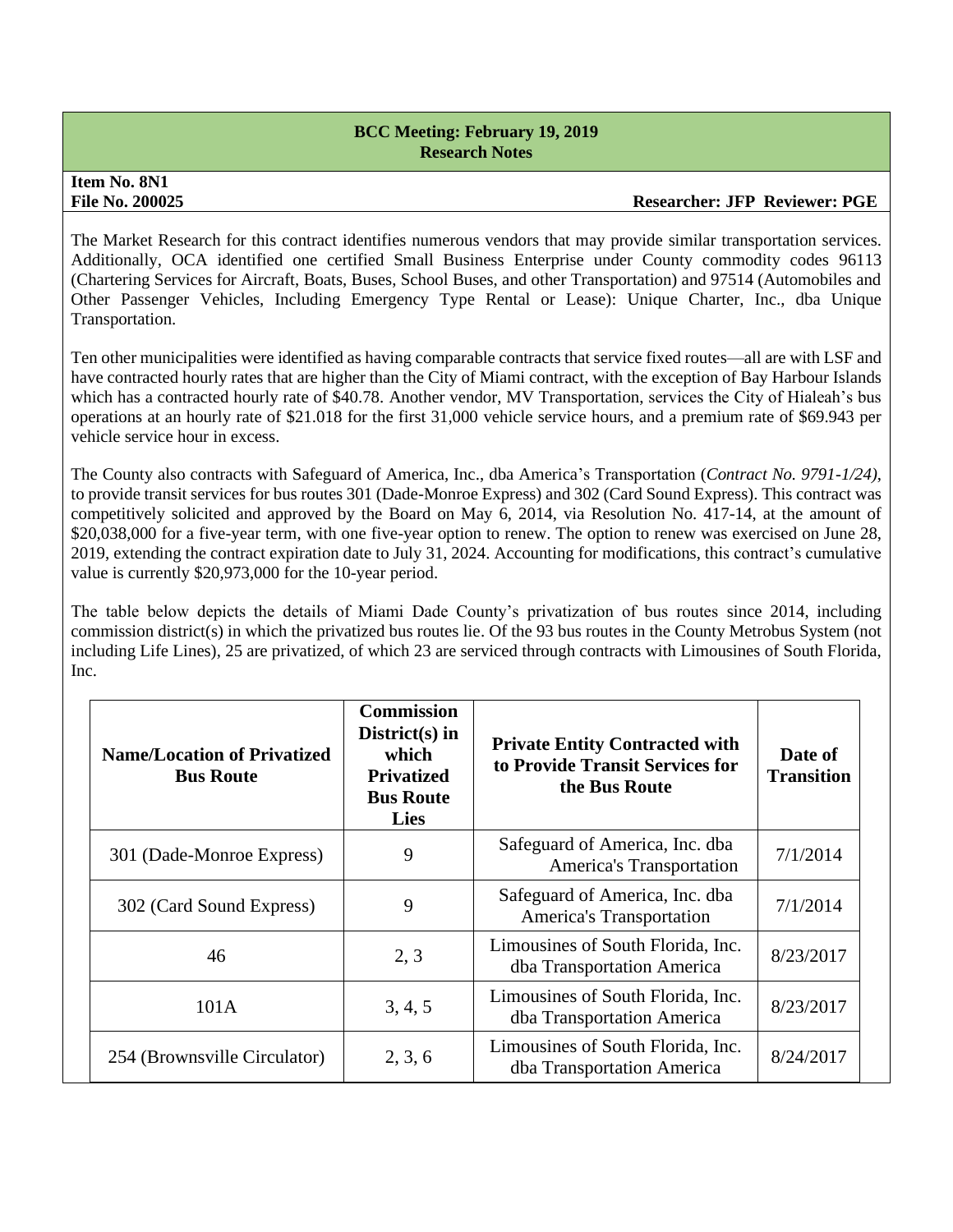| <b>BCC Meeting: February 19, 2019</b><br><b>Research Notes</b>                 |                                      |                        |                                                                 |                                                                |  |  |
|--------------------------------------------------------------------------------|--------------------------------------|------------------------|-----------------------------------------------------------------|----------------------------------------------------------------|--|--|
| Item No. 8N1<br><b>File No. 200025</b><br><b>Researcher: JFP Reviewer: PGE</b> |                                      |                        |                                                                 |                                                                |  |  |
|                                                                                | 202 (Little Haiti Connection)        | 2, 3                   | Limousines of South Florida, Inc.<br>dba Transportation America | 8/26/2017                                                      |  |  |
|                                                                                | 246 (Night Owl)                      | 1, 2, 3, 4, 5          | Limousines of South Florida, Inc.<br>dba Transportation America | 8/26/2017                                                      |  |  |
|                                                                                | 1                                    | 8,9                    | Limousines of South Florida, Inc.<br>dba Transportation America | 8/27/2017                                                      |  |  |
|                                                                                | 29                                   | 1, 6, 12, 13           | Limousines of South Florida, Inc.<br>dba Transportation America | 8/28/2017                                                      |  |  |
|                                                                                | 82 (Westchester Circulator)          | 6, 10, 11              | Limousines of South Florida, Inc.<br>dba Transportation America | 8/28/2017                                                      |  |  |
|                                                                                | 211 (Overtown Circulator)            | 3, 5                   | Limousines of South Florida, Inc.<br>dba Transportation America | 8/28/2017                                                      |  |  |
|                                                                                | 212 (Sweetwater Circulator)          | 10, 12                 | Limousines of South Florida, Inc.<br>dba Transportation America | 8/28/2017                                                      |  |  |
|                                                                                | 267 (Ludlam Limited)                 | 1, 12, 13              | Limousines of South Florida, Inc.<br>dba Transportation America | 8/28/2017                                                      |  |  |
|                                                                                | 272 (Sunset KAT)                     | 7, 10, 11              | Limousines of South Florida, Inc.<br>dba Transportation America | 8/28/2017                                                      |  |  |
|                                                                                | 344                                  | 8, 9                   | Limousines of South Florida, Inc.<br>dba Transportation America | 8/28/2017                                                      |  |  |
|                                                                                | 210 (Skylake Circulator)             | 2, 3                   | Limousines of South Florida, Inc.<br>dba Transportation America | 6/1/18;<br>Service<br>Extension<br><sub>on</sub><br>12/17/2018 |  |  |
|                                                                                | 217 (Bunche Park Circulator)         | 1, 2                   | Limousines of South Florida, Inc.<br>dba Transportation America | 6/4/2018                                                       |  |  |
|                                                                                | 56                                   | 6, 7, 8, 10, 11,<br>12 | Limousines of South Florida, Inc.<br>dba Transportation America | 6/6/2018                                                       |  |  |
|                                                                                | 155 (Biscayne Gardens<br>Circulator) | $\overline{2}$         | Limousines of South Florida, Inc.<br>dba Transportation America | 6/6/2018                                                       |  |  |
|                                                                                | 71                                   | 7, 10, 11, 12          | Limousines of South Florida, Inc.<br>dba Transportation America | 6/17/2018                                                      |  |  |
|                                                                                | LifeLine (Green Hills)               | 8, 9                   | Limousines of South Florida, Inc.<br>dba Transportation America | 6/25/2018                                                      |  |  |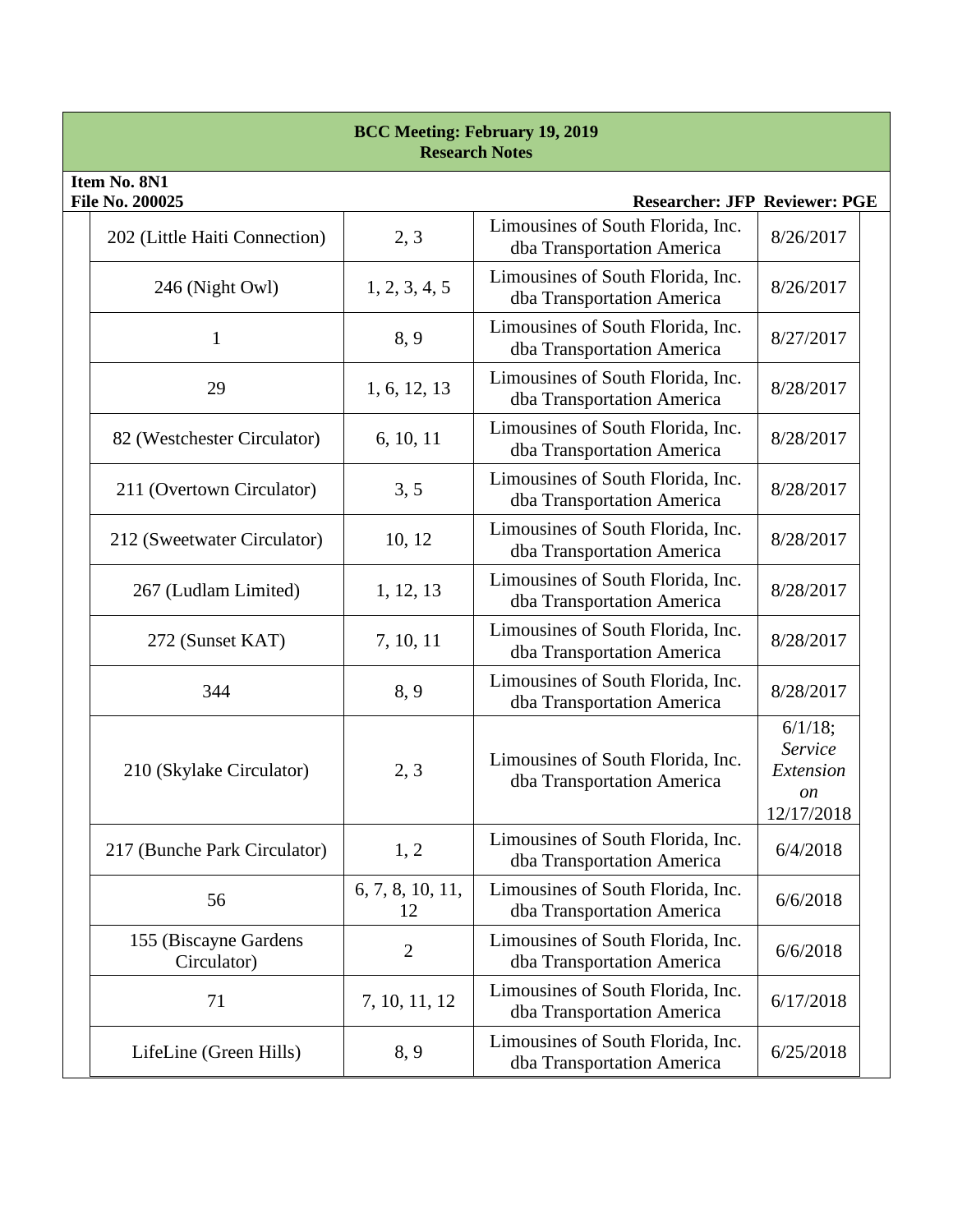| <b>BCC Meeting: February 19, 2019</b><br><b>Research Notes</b> |                                                                         |           |                                                                 |            |  |  |
|----------------------------------------------------------------|-------------------------------------------------------------------------|-----------|-----------------------------------------------------------------|------------|--|--|
|                                                                | Item No. 8N1<br>File No. 200025<br><b>Researcher: JFP Reviewer: PGE</b> |           |                                                                 |            |  |  |
|                                                                | LifeLine (Kings Creek)                                                  | 7, 10     | Limousines of South Florida, Inc.<br>dba Transportation America | 6/25/2018  |  |  |
|                                                                | LifeLine (Sierra Lake)                                                  | 1, 4      | Limousines of South Florida, Inc.<br>dba Transportation America | 6/25/2018  |  |  |
|                                                                | LifeLine (Robert Sharp)                                                 | 1, 4      | Limousines of South Florida, Inc.<br>dba Transportation America | 6/25/2018  |  |  |
|                                                                | LifeLine (Ahepa)                                                        | 2,4       | Limousines of South Florida, Inc.<br>dba Transportation America | 6/25/2018  |  |  |
|                                                                | LifeLine (Fed Gardens)                                                  | 7         | Limousines of South Florida, Inc.<br>dba Transportation America | 6/25/2018  |  |  |
|                                                                | 72                                                                      | 7, 10, 11 | Limousines of South Florida, Inc.<br>dba Transportation America | 8/22/2018  |  |  |
|                                                                | 286 (North Pointe Circulator)                                           | 1, 13     | Limousines of South Florida, Inc.<br>dba Transportation America | 8/24/2018  |  |  |
|                                                                | 248 (Princeton Circulator)                                              | 8, 9      | Limousines of South Florida, Inc.<br>dba Transportation America | 11/19/2018 |  |  |
|                                                                | 115 (Mid-North Beach<br>Connection)                                     | 4, 5      | Limousines of South Florida, Inc.<br>dba Transportation America | 12/16/2018 |  |  |
|                                                                | 35/35A                                                                  | 7, 8, 9   | Limousines of South Florida, Inc.<br>dba Transportation America | 2/10/2019  |  |  |

OCA's due diligence on Limousines of South Florida, Inc. is detailed below.

| <b>Awarded Firm</b>                                                      | Corporate<br><b>Registration</b>                                                                                                     | <b>Tax Collector's</b><br><b>Office</b>                                                              | <b>Florida DBPR</b>    | <b>Litigation</b> (Westlaw) |
|--------------------------------------------------------------------------|--------------------------------------------------------------------------------------------------------------------------------------|------------------------------------------------------------------------------------------------------|------------------------|-----------------------------|
| Limousines of<br>South Florida,<br>Inc. dba<br>Transportation<br>America | Florida Profit<br>Corporation<br>Active<br>Principal Address:<br>2766 NW 62 Street<br>Miami, FL 33147<br>Filed: February 14,<br>1985 | Business address:<br>3737 NW 43rd<br><b>Street</b><br>Miami, FL 33142<br>Status: Paid and<br>Current | No account on<br>file. | No relevant cases.          |

Resolution No. R-718-17 requires the Administration to commence the planning for re-procurement and readvertisement of contracts and prequalification pools for the purchase of goods and services that are subject to Board approval no later than 18 months before the expiration of such contracts and pools, inclusive of option to renew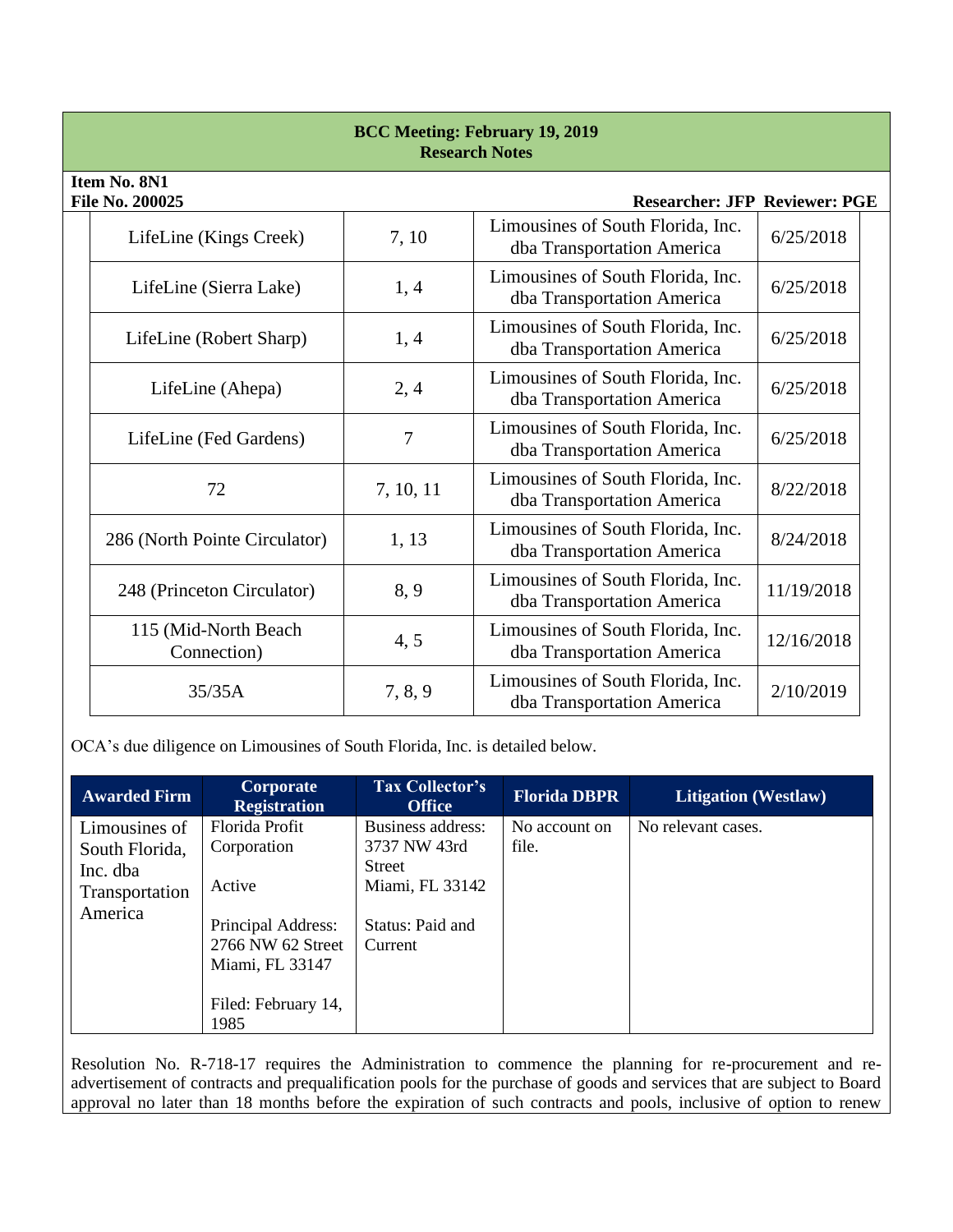# **Item No. 8N1**

**File No. 200025 Researcher: JFP Reviewer: PGE**

periods. Per the resolution, re-procurement planning should have commenced in August 2018 based on the term's expiration date of February 27, 2020.

# **ADDITIONAL INFORMATION**

Performance Report for Miami-Dade County Bus Routes Outsourced to Limousines of South Florida, Inc. (Departmental Directive #171019) [https://www.miamidade.gov/mayor/library/memos-and-reports/2018/04/04.13.18-Performance-Report-for-Miami-](https://www.miamidade.gov/mayor/library/memos-and-reports/2018/04/04.13.18-Performance-Report-for-Miami-Dade-County-Bus-Routes-Outsourced-to-Limousines-of-South-Florida-Inc.PDF)[Dade-County-Bus-Routes-Outsourced-to-Limousines-of-South-Florida-Inc.PDF](https://www.miamidade.gov/mayor/library/memos-and-reports/2018/04/04.13.18-Performance-Report-for-Miami-Dade-County-Bus-Routes-Outsourced-to-Limousines-of-South-Florida-Inc.PDF)

# **APPLICABLE LEGISLATION**

**Section 2-8.1 of the County Code**, (Contracts and Purchases Generally), Requires formal sealed bids for purchases over \$250,000; describes the circumstances under which non-competitive purchases may be approved; establishes requirements for legacy purchases, designated purchases, and single vehicle leases; provides that procurement procedures shall be established by I.O. and approved by the Board.

https://library.municode.com/fl/miami\_-

dade\_county/codes/code\_of\_ordinances?nodeId=PTIIICOOR\_CH2AD\_ARTIINGE\_S2-8.1COPUGE

**Resolution No. R-611-17**, adopted on June 6, 2017, authorized access of City of Miami Contract (No. 18483) with Limousines of South Florida, Inc. for the provision of transit services in Miami-Dade County at the rate of \$45.09 per bus revenue hour.

<http://intra/gia/matter.asp?matter=171963&file=false&yearFolder=Y2017>

**Resolution No. R-456-18**, adopted on May 1, 2018, authorized a retroactive one-year option to renew effective February 27, 2018 with Limousines of South Florida, Inc. for the provision of transit services at the rate of \$45.09 per bus revenue hour.

<http://intra/gia/matter.asp?matter=180945&file=true&yearFolder=Y2018>

**Resolution No. 1309-18**, adopted December 18, 2018, authorized a one-year option to renew effective February 27, 2019 with Limousines of South Florida, Inc. for the provision of transit services at the rate of \$45.09 per bus revenue hour and amending the contract to provide for advertisements on buses and sharing of revenues. <http://intra/gia/matter.asp?matter=182887&file=true&yearFolder=Y2018>

**Resolution No. 417-14**, adopted May 6, 2014, approved award of *Contract No. 9791-1/24* for fixed bus routes for Miami-Dade Transit in a total amount up to \$20,038,000 for a five year term, with one, five-year option to renew. <http://intra/gia/matter.asp?matter=140711&file=true&yearFolder=Y2014>

**Resolution No. R-187-12**, adopted February 21, 2012, directed the County Mayor to include due diligence information in memoranda recommending certain contract awards. <http://intra/gia/matter.asp?matter=120287&file=true&yearFolder=Y2012>

**Resolution No. R-718-17**, adopted July 6, 2017, directs the mayor or his designee to commence planning for reprocurement no later than 18 months prior to the expiration of contracts and prequalification pools for purchases of goods or services and directing the county mayor or his designee on a quarterly basis to identify in writing to the commission auditor those contracts that prequalification pools that are set to expire no later than 18 months prior to expiration.

<http://intra/gia/matter.asp?matter=171632&file=true&yearFolder=Y2017>